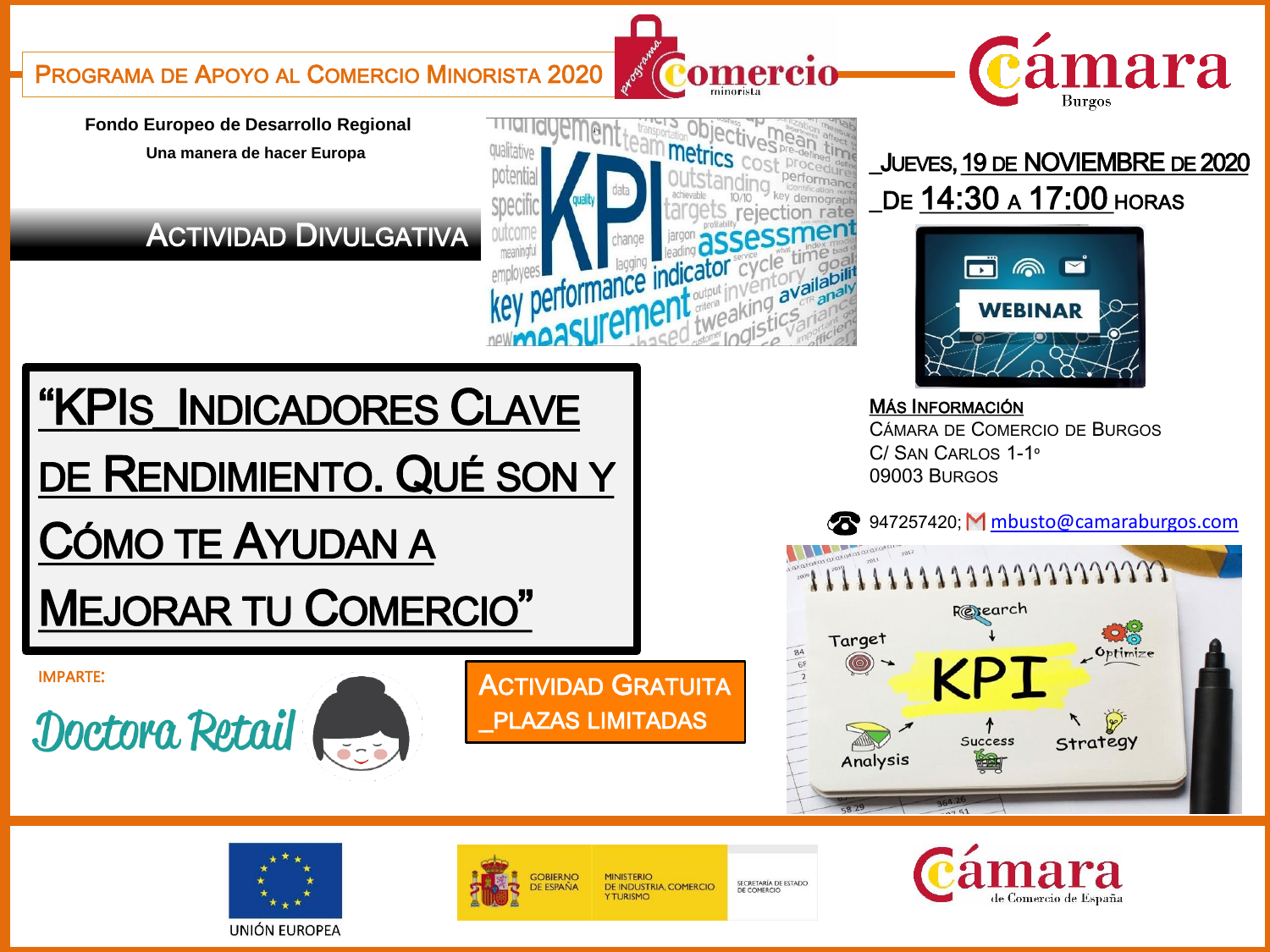cámara

**Fondo Europeo de Desarrollo Regional Una manera de hacer Europa**

### ACTIVIDAD DIVULGATIVA

# "KPIS\_INDICADORES CLAVE DE RENDIMIENTO. QUÉ SON CÓMO TE AYUDAN A MEJORAR TU COMERCIO"

ACTIVIDAD GRATUITA \_19 DE NOVIEMBRE DE 2020

IMPARTE:

Doctora Retail



#### **CONTENIDOS**

Comercio

\_**EL PROGRAMA BUSCA ORIENTAR AL COMERCIANTE HACIA UNA GESTIÓN BASADA EN LOS DATOS. SE REPASARÁN LOS INDICADORES CLAVE MÁS IMPORTANTES, Y QUE ADEMÁS SON DE UN SENCILLO SEGUIMIENTO. POR ÚLTIMO, SE ANALIZARÁN OTROS KPIS, MÁS ALLÁ DE LOS TRANSACCIONALES, QUE TAMBIÉN SON DE AYUDA Y APLICACIÓN DIRECTA PARA UN PEQUEÑO COMERCIO.**

- ANALIZAR LOS INDICADORES CLAVE MÁS IMPORTANTES QUE PUEDO CONTROLAR **EN MI TIENDA**
- CREAR UN CUADRO DE MANDO PARA EL CONTROL DE LOS INDICADORES:

KPIS RELACIONADOS CON LAS VENTAS Y LA RENTABILIDAD

- RATIOS DE CONVERSIÓN
- INDICADORES DE LA ESTRATEGIA DIGITAL
- KPIS DE LA RELACIÓN CON EL CLIENTE
- LOS OBJETIVOS Y LOS KPIS MÁS IMPORTANTES PARA CADA UNO DE ELLOS
- DECISIONES ESTRATÉGICAS QUE PUEDO TOMAR SOBRE MI NEGOCIO GRACIAS AL CONTROL DE LOS DATOS

**EL WEBINAR SERÁDINÁMICO Y PARTICIPATIVO, CON EJEMPLOS CONCRETOS APLICABLES AL PEQUEÑOCOMERCIO, TODOADAPTADOPARAELSECTORDELRETAIL, CONUNLENGUAJE COMPRENSIBLE, CLAROYDIRECTO.**





**DE INDUSTRIA, COMERCIO** 

SECRETARÍA DE ESTADO<br>DE COMERCIO